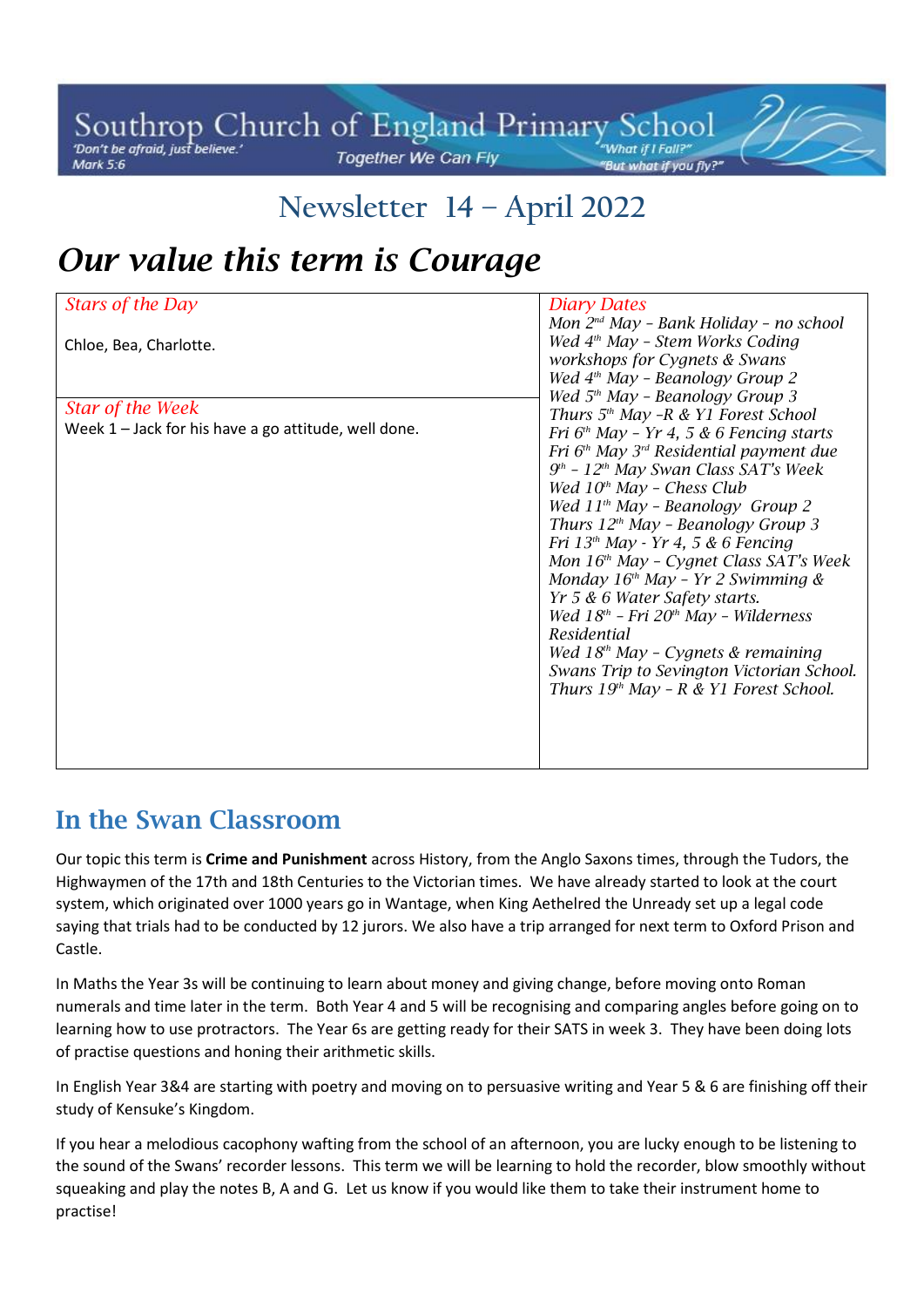Our Art focus this term is street art. We will be looking at the reasons why people create street art and exploring different types of installations. Using Banksy and Keith Harding as inspiration, we will be asking the question 'Is graffiti art or vandalism?'

In Science Year 3&4 are looking at Plant Structure and Lifecycle and Year 5&6 at Living Things and their Habitats.

In RE this term we will be making links between the story of the Day of Pentecost and the Christian belief about the Kingdom of God on Earth. We will be learning how Christians show their belief about the Holy Spirit in worship and in the way they live.

### **In the Cygnet Classroom**

The children have come back refreshed, healthy (dare I say) and ready to learn. We have hopped straight back into learning starting with Maths. Both year groups are exploring repeated addition to show multiplication, counting in steps of 2, 3, 5 and 10 and arrays. We have returned to daily Math's fluency in order to build our accuracy and speed in arithmetic.

In English, we are enjoying some fiction texts like 'Harry and the bucketful of dinosaurs' and will be discussing nonfiction texts and the features of this particular text type. We will be writing fact files focusing on dinosaurs.

We will continue to follow our phonics' and guided reading programme and work hard on our comprehension skills. The year one children will focus specifically this term on reading nonsense words practising their phonic knowledge.

In RE, we have started our new unit exploring, what is the 'good news' Christians believe Jesus brings. This week we will be listening to the stories of Jesus' disciples.

In Computing, we will be focusing on accessing the internet to research in a safe way. The children will learn how to do this using ipads and laptops.

In topic, the children have really enjoyed learning about the Victorians. There is plenty of discussion and excitement and lots of conversation about how different life is now.

We hope you had a wonderful Easter holiday and well done to all the Cygnets who have come back with such a wonderful attitude to their learning.

#### **…. and the Nest**

It has been lovely coming back to school in the Spring sunshine - even if it had some time off for the last few days. Our first task was to deadhead the daffodils in our Cygnet garden. The children snipped off the heads and the beds are looking full and happy for their trim and tidy. The faded daffodils were instant ingredients in the Mud Kitchen, mixed into soup and pies and baked in sand - waste not, want not. We have opened the Nest and have started learning in there again. We very much enjoy our independence and connection with outside.

We are looking at Eric Carle's The Very Hungry Caterpillar. It links superbly with our study of lifecycles in Science, is giving us lots to talk about on healthy foods and 'sometimes foods' and we are familiarising ourselves with the days of the week and what we do when, both in school and at home. We have a basket with a knitted caterpillar and all of the fruits and scrummy Saturday delights he enjoys and we retell and act out the story - as well as the caterpillar's lifecycle.

We have been looking at all aspects of the number 8 and use the cubes to make eight-part caterpillar after eight-part caterpillar using different combinations of two colours. We are getting very good at number bonds to 8. Our other favourite game is to spot the 8s in a pack of cards. We know there are four and the anticipation and tension as we turn the cards is thrilling. We then race to collect pairs that make eight. Playing cards are golden for so many aspects of Maths. I do encourage you to share a pack and play some simple games together.

Forest School was delightful. We enjoyed a warm, still morning under a new, resplendent green canopy. The children all picked an adjective from the woodland bucket and foraged to match it. In the Reception display was fuzzy bark, a bumpy twig, a smooth feather and a prickly beech nut husk. Great finds, Reception!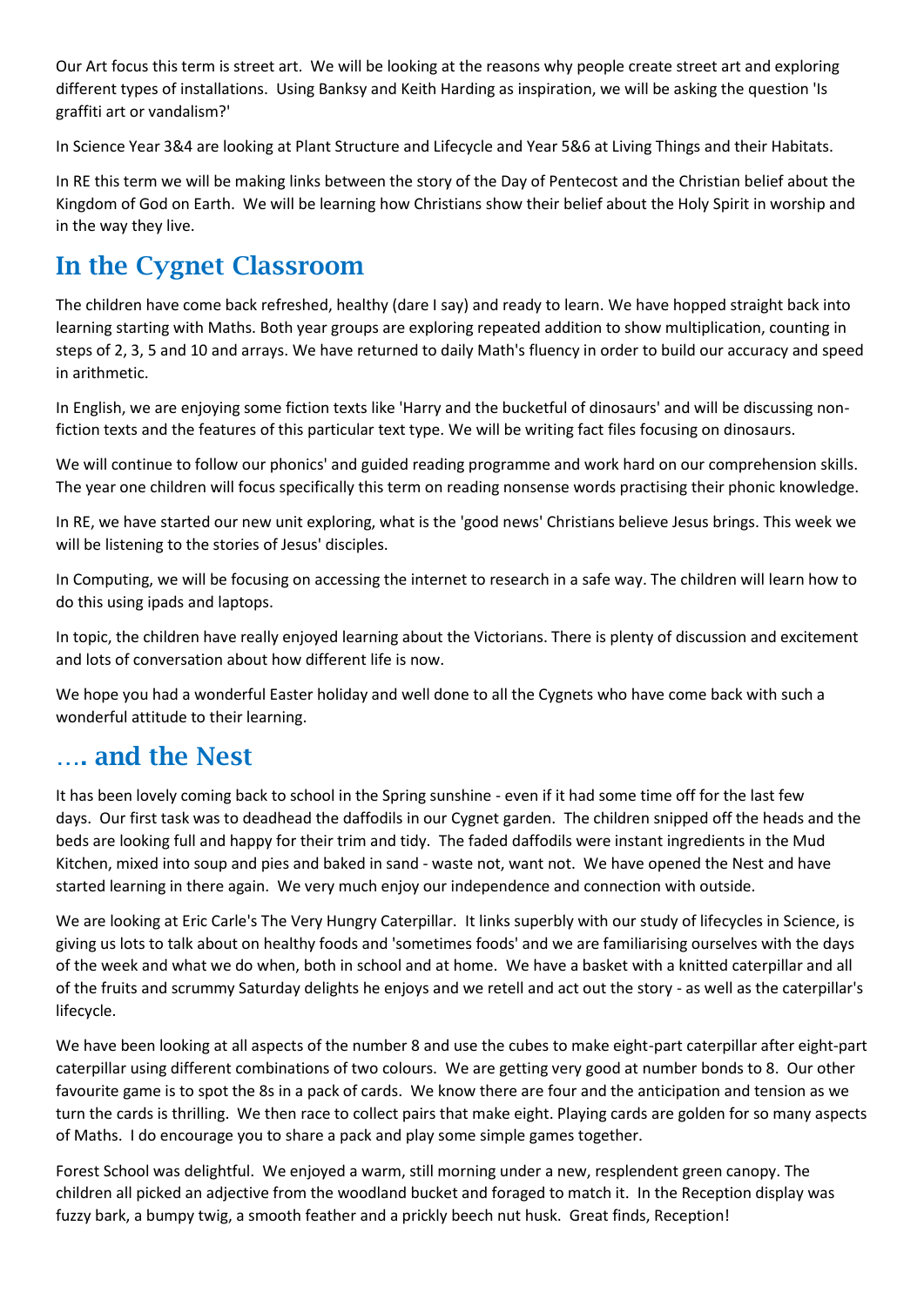### **Mr Jones's New Role**

We are pleased to say that we have appointed Mr Jones as a part-time teacher, rather than teaching assistant, in the Swan class. He will start this new role in September.

### **Governors' AGM and Welcome to New Parent Governor**

This will be held on Thursday 12<sup>th</sup> May at 6pm in school. It is a great opportunity to come along and meet the school governing board. The governors will shortly be inviting you to complete a survey and there will be feedback on this at the meeting. Please keep this date in your diary and further information will follow.

Parent Governor Ed Morris has stepped down due to family and work commitments. We would like to say a big thank you to Ed, for the enthusiasm he has brought to the role and for his support of the school. We are pleased to announce that Dale Hall, Millicent and Lyra's father, has taken Ed's place as the new parent governor, transferring from his existing role as associate governor.

#### **PTA Gardening Day**

Thank you to the Millard, Smith, Davey and Cox families who got stuck in to the Wildlife Garden renovations on the last Saturday of the holidays, along with Mrs Simmons and her husband and Mrs McLellan. You can see from the photos that much fun and cake was enjoyed!

Please take a peak over the wall and you will see amazing changes. The majority of the edging has been replaced, the rotten sections of the bench under the crab apple tree replaced and a new shed installed. The large Cygnet raised bed has been redesigned into 3 smaller beds, which will be a





bit taller when they are finished. Still to do is redesign of the Swans' raised bed and laying

new gravel, but we are well on the way to having the garden ship shape and ready to show at the Southrop Open Gardens on 21st and 22nd May. We are very grateful to "Farmer George" Ponsonby who donated a tonne of great soil improver and helped us to barrow it into the garden, along with some of the younger members of the group! The PTA also did a great job getting Wickes to donate the materials for the raised beds.







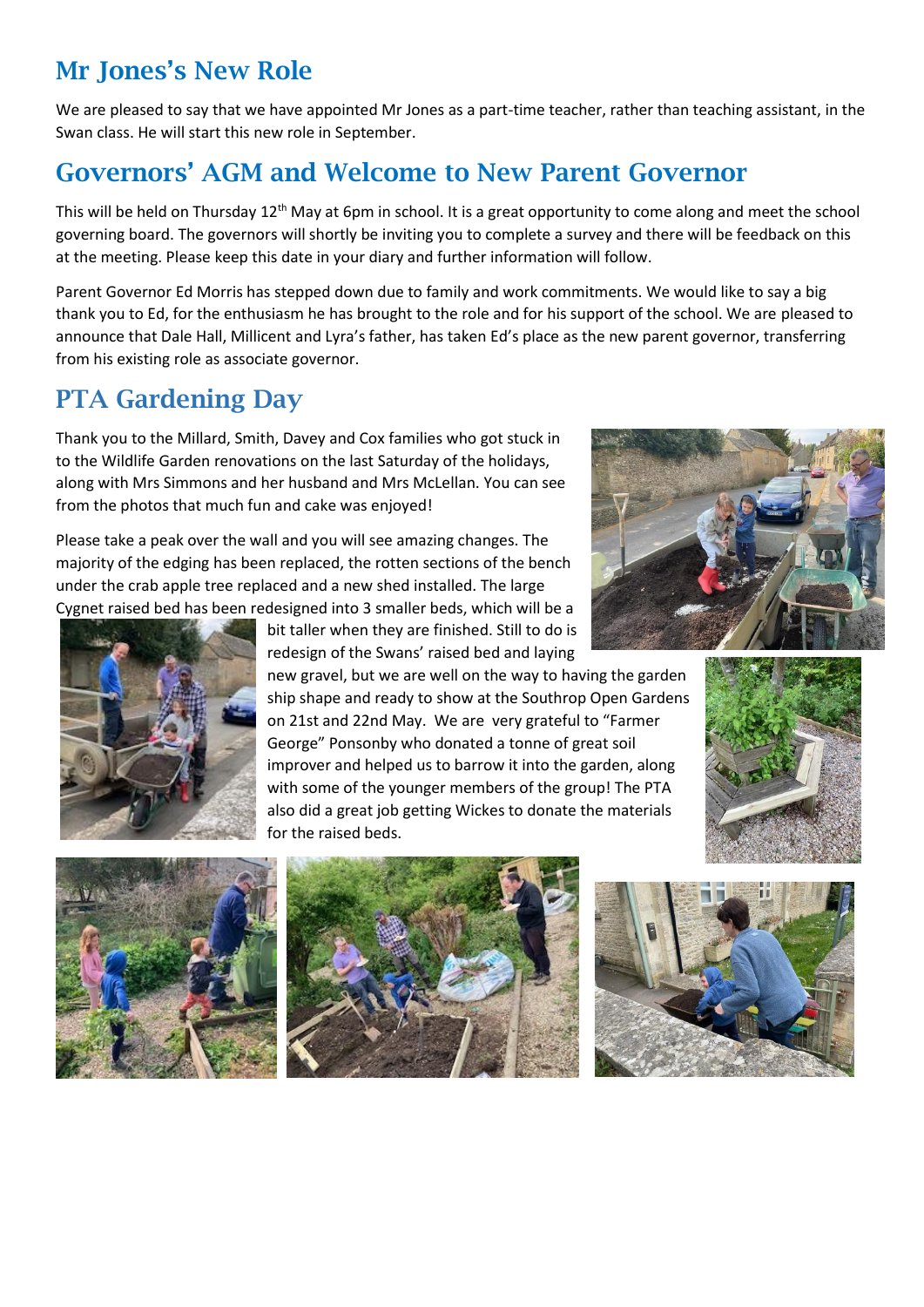## **Annual Reports**

We are busy finalising these at the moment and they will be available on the Portal on Thursday next week.

## **Country Dance and the Village Fete**

We are delighted to have so many children from Year 2 to 6 sign up to take part in the country dance demonstration at Southrop Village Fete on Saturday 11th June. The children will start practising next week. Please make sure you keep that Saturday free if your child wishes to participate.

## **Year 4, 5 & 6 Alternative Sport**

We are pleased to be starting a series of fencing sessons for Years 4, 5 & 6 with an instructor from the Cotswold Fencing Club. These sessions will take place on Friday afternoons in the village hall from 6<sup>th</sup> May to 15<sup>th</sup> July. The children will need to wear PE kit and trainers on Fridays for these sessions.

### **PE & Sports Club on the Field**

Starting from Monday 9<sup>th</sup> May we will be having our Monday and Wednesday PE sessions, After School Club and Sports Club at the field. Collection will be from the field. Any children staying until 5.00pm should be collected from school as the staff and children will return to school once Sports Club finishes at 4.30pm.

#### **Bird Box**

We have a bird box with a camera at the front of the school. You can take a look online at www.birdbox.thetechnologyteam.net to see if anything is nesting. At the moment there are a lot of feathers but we haven't seen any nesting activity. Let us know if you spy anything!



## **PTA Update**

#### **Gardening Day – Saturday 7th May, 10am.**

Following on from the progress we made last weekend we would like to continue to make headway with the Wildlife Garden. There are still plenty of jobs for small hands as well as big! We have been donated some more wood from Wickes, which we are going to use to raise the edges of the new beds and we are hoping to relay the paths. If you are able to help for an hour or two that would be very much appreciated. Tea, coffee and cakes will be provided! If you haven't already, seen our 'Southrop School PTA' facebook page for pics from the last Gardening Day!